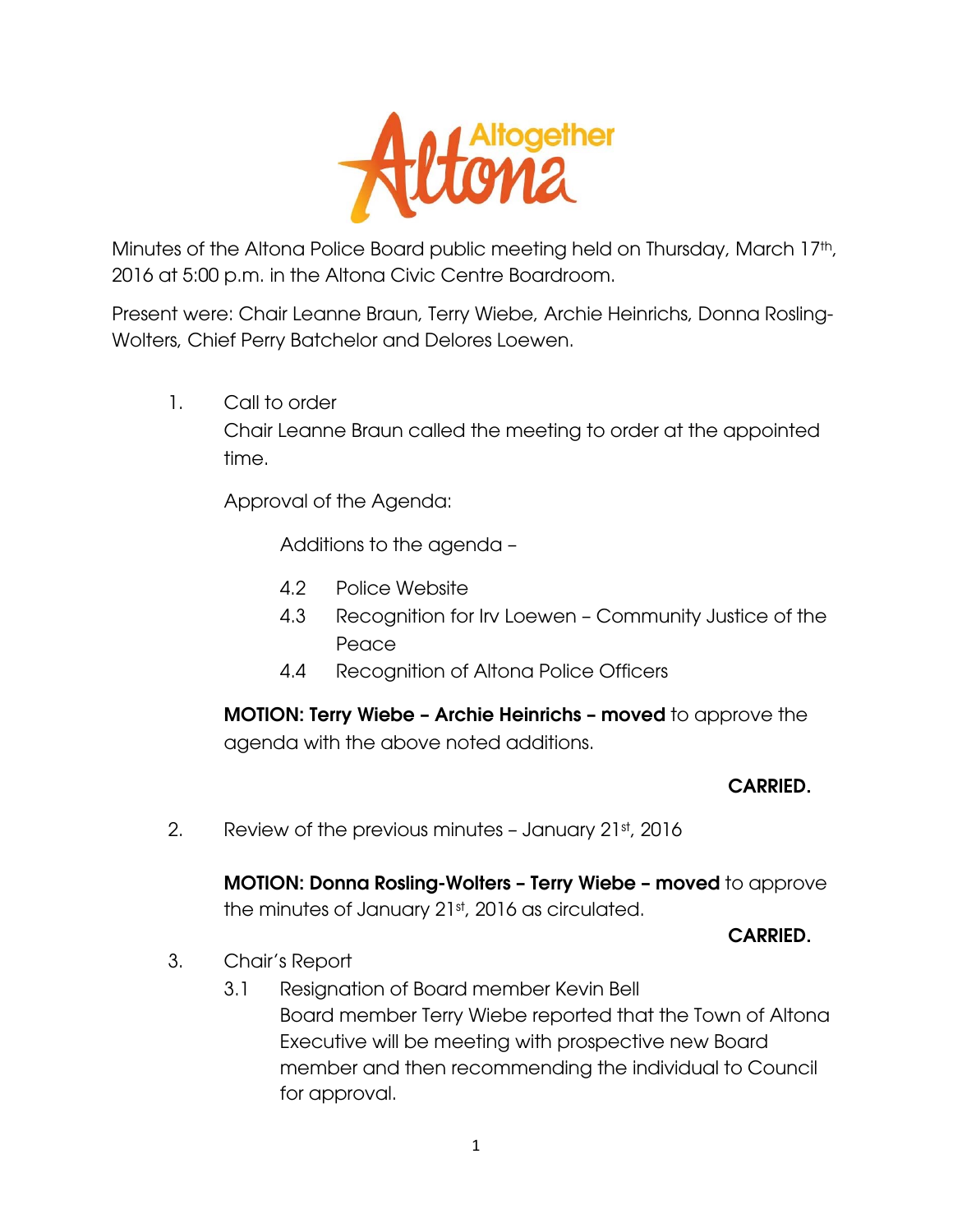## 3.2 Council Resolution

Chair Leanne Braun reviewed the Council resolution. The Town of Altona has accepted Kevin Bell's resignation and appointed Leanne Braun as Chair until the Altona Police Board is back to its full complement of Board members.

## 3.3 2015 Annual Report

Chair Leanne Braun asked that all Board members reviewed Board accomplishments in 2015 and forward highlights that they wish to have in the Altona Police Board 2015 Annual Report to her via email.

## 3.4 Police Board training

Chair Leanne Braun and Chief Perry Batchelor attended a Police Board training meeting in Morden today. The focus was on Police Board Governance & Policy Development Workshop. Speaker Fred Kaustinen spoke on three kinds of policies;

- Governance Policies
- Outcomes and Limitations
- Policy Development/interaction with the community and the Police Service

Speaker Kaustinen on the following main mandates of a Police Board:

- Crime prevention
- Law Enforcement
- Public Safety
- Community relations

Having a strategic plan is vital, but it is just as important that we make sure that the Board and the Police Service follow the plan and achieve the goals set therein.

The Winnipeg Police Board asked of those Police Board present if there would be an interest in being members of a Manitoba Association of Police Boards. The Association would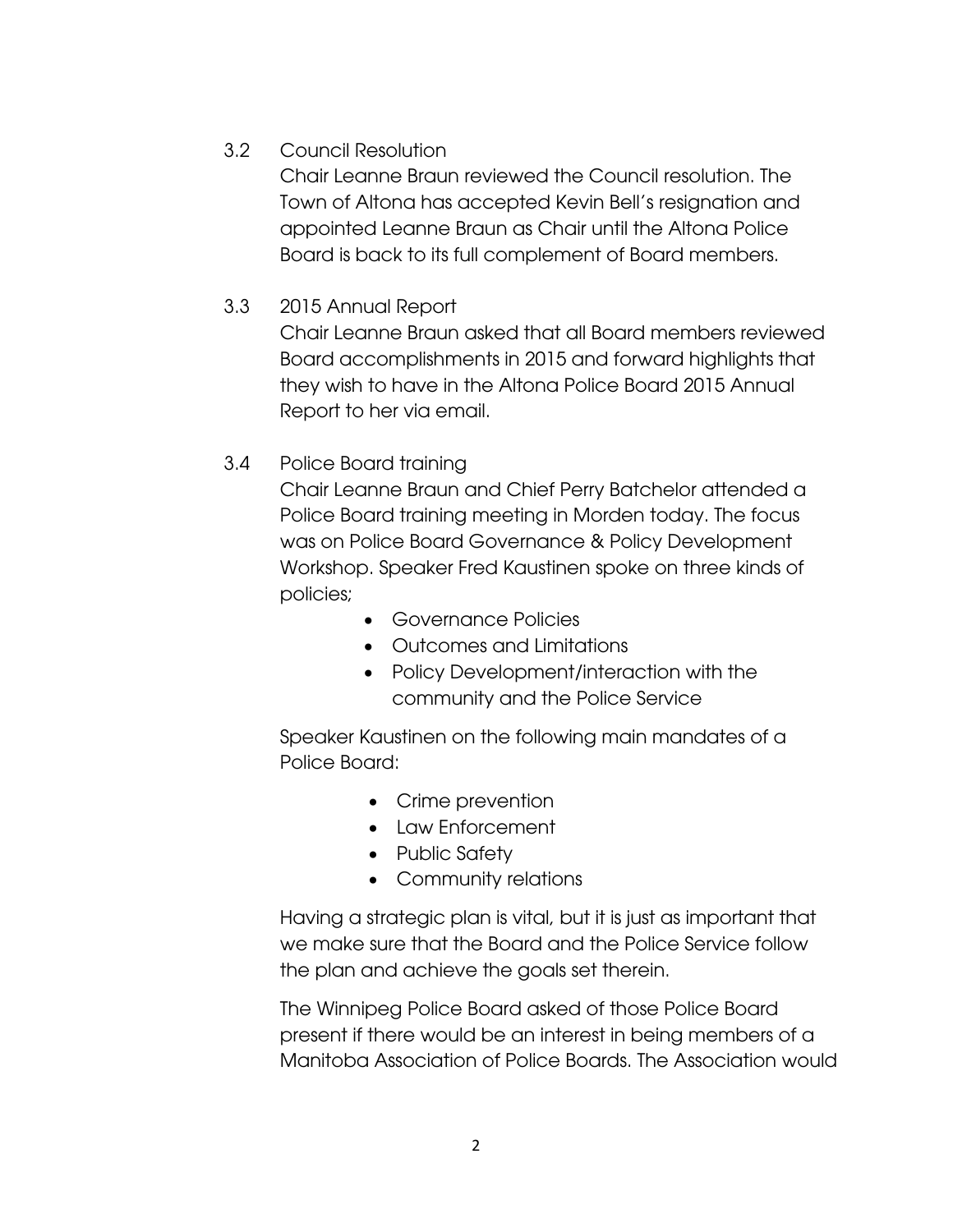provide local Police Board with a united legislative voice. The Winnipeg Police Board is willing to:

- Establish an association
- Make memberships free for at least the first two years
- Make the short-term focus of the association the sharing of training materials and best practices between the Police Boards
- The Association less formal with no membership fees, no board of directors or no joint reports or position statements.

**MOTION: Archie Heinrichs – Terry Wiebe – moved** to approve the City of Winnipeg Police Boards proposal to establish a Manitoba Association of Police Boards.

## **CARRIED.**

- 4. Chief Batchelor's monthly reports
	- 4.1 Monthly report January & February 2016 Chief Batchelor reviewed the monthly reports; PROS training is complete. The RCMP provided the PROS training personnel at no charge. With changing to the PROS system, beginning in March the Altona Police Service monthly reports for Board members will look different but still be providing the same type of information.

**MOTION: Terry Wiebe – Archie Heinrichs – moved** to approve the Altona Police Services January and February 2016 monthly reports as presented.

#### **CARRIED.**

4.2 Altona Police Board website

Chief Batchelor reviewed an estimated cost of having Relish Design construct a new joint website for the Altona Police Board and Altona Police Services. The current Police Services website is outdated, difficult and costly to maintain.

# **MOTION: Archie Heinrichs – Donna Rosling-Wolters moved** to

approve the expenditure to contract Relish Design to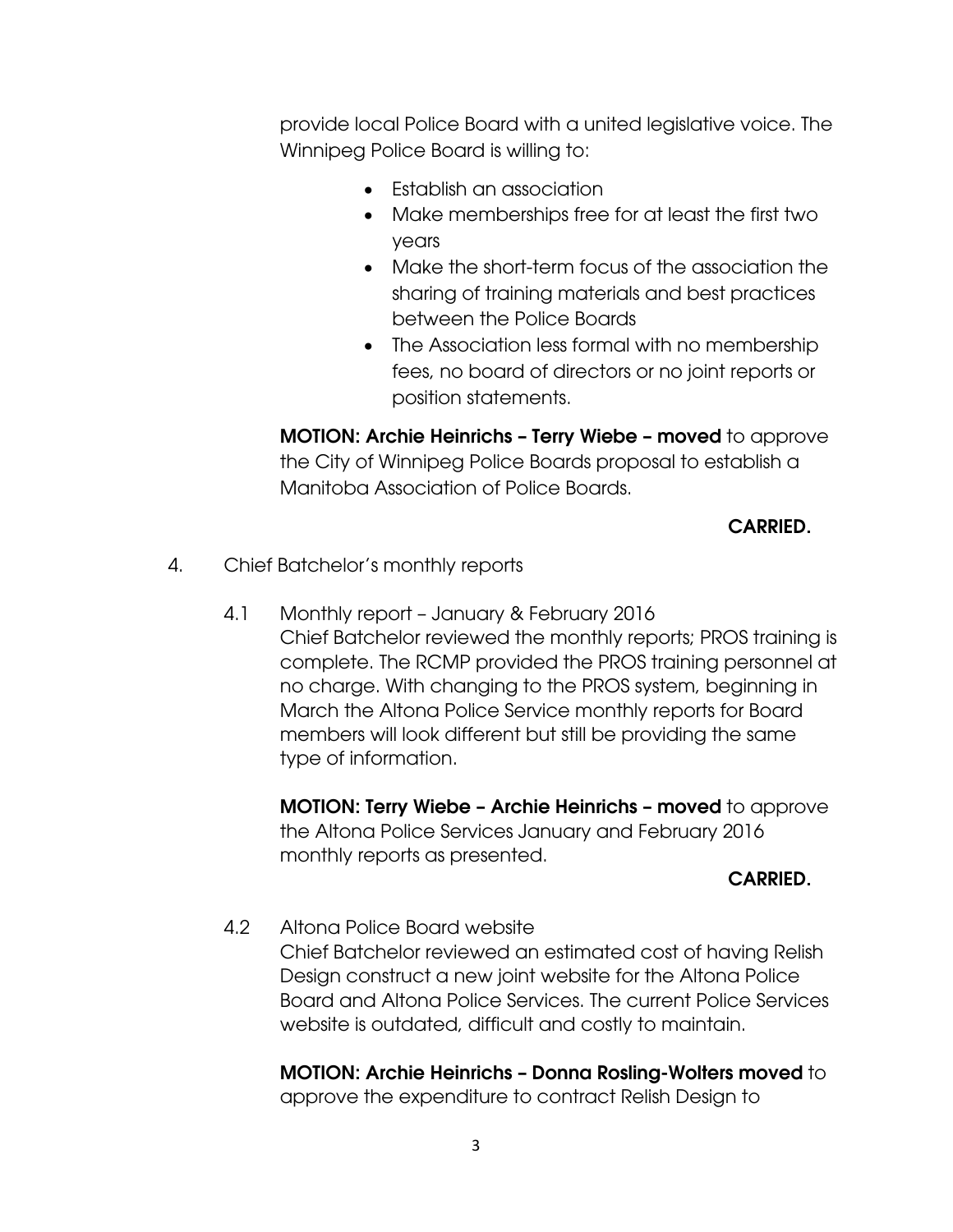construct a new website for the Altona Police Board/Altona Police Services;

**AND THAT** all expenditure costs for this project not to exceed a cost of \$2,500.00;

**AND THAT** all costs be allocated from the Town of Altona Police Board budget.

## **CARRIED.**

 4.3 Community Justice of the Peace recognition Chief Batchelor reported that long time serving Community Justice of the Peace Irv Loewen will no longer be serving the community. Manitoba Justice feels that there is no longer a need for a Community Justice of the Peace personnel. Mr. Loewen has served this community very well over the past 20 years plus. Chief Batchelor noted that he has been in contact with the Mayor of Altona asking that the Town of Altona recognize Mr. Loewen for his years of dedicated service. The Mayor referred the request back to the Altona Police Board.

Board members felt that Mr. Loewen served the Town of Altona not the Altona Police Board and requested that Board members Terry Wiebe and Donna Rosling-Wolters forward the request back to Council.

4.4 Recognition of Police Officers

Chief Batchelor reported that both Sergeant Mike Turnbull and Brad Wiebe have received commendation awards. Board members agreed that the Board forward a card and a \$100.00 chamber bucks gift certificates in recognition their achievements.

**MOTION: Terry Wiebe – Archie Heinrichs – moved** that the Altona Police Board purchase a card and a \$100.00 chamber bucks gift certificate for Sergeant Turnbull and Constable Wiebe.

#### **CARRIED.**

5. Policy – Police Chief Evaluation Chair Leanne Braun asked that Board members review the Manitoba Police Sector Council's tool as well as page 117 of the Manitoba Police Board manual in preparation for the next Altona